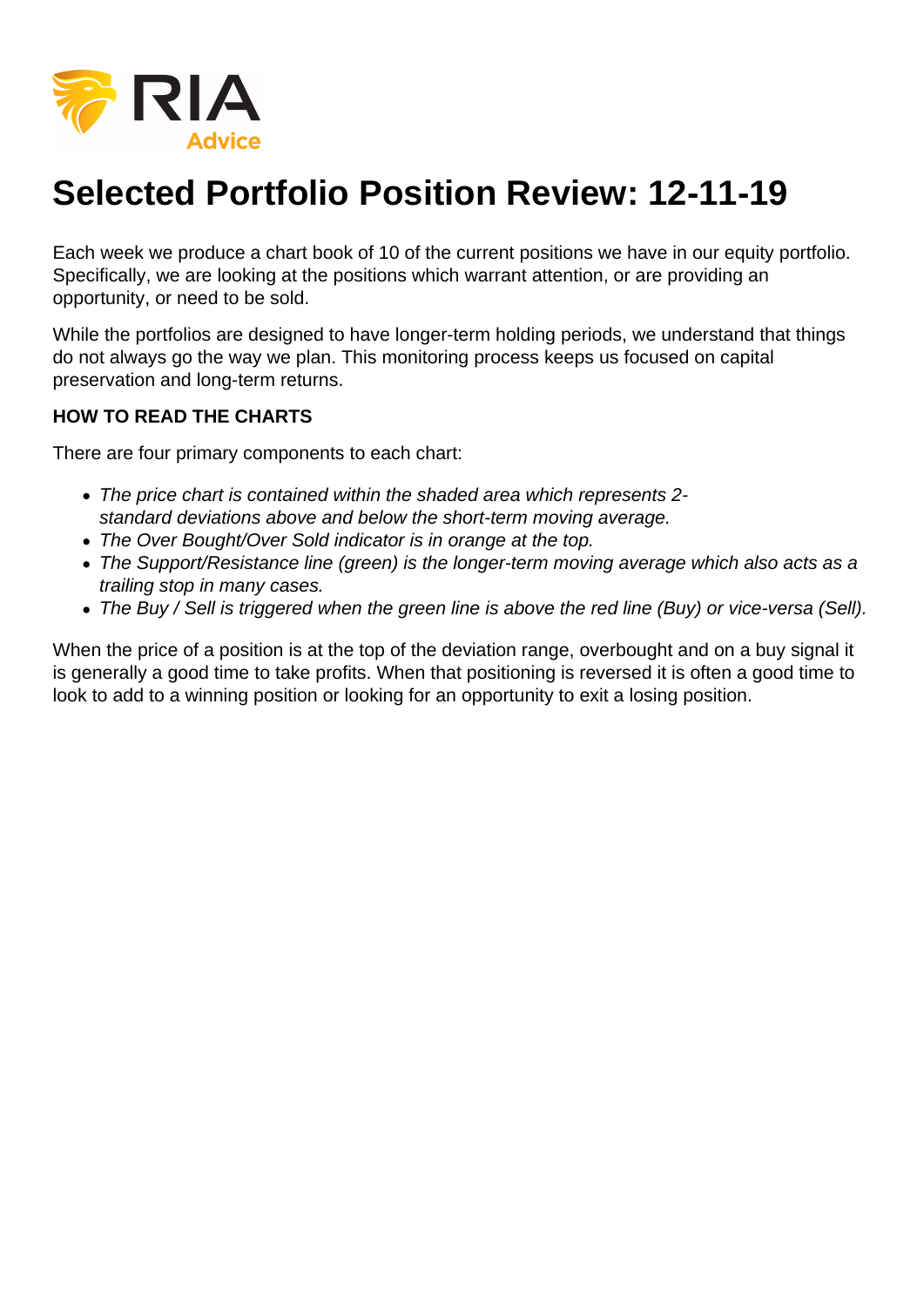With this basic tutorial, we will now review some of positions in our Equity Portfolio which are either a concern, an opportunity, or are doing something interesting.

AMLP - Alerian MLP (New Buy)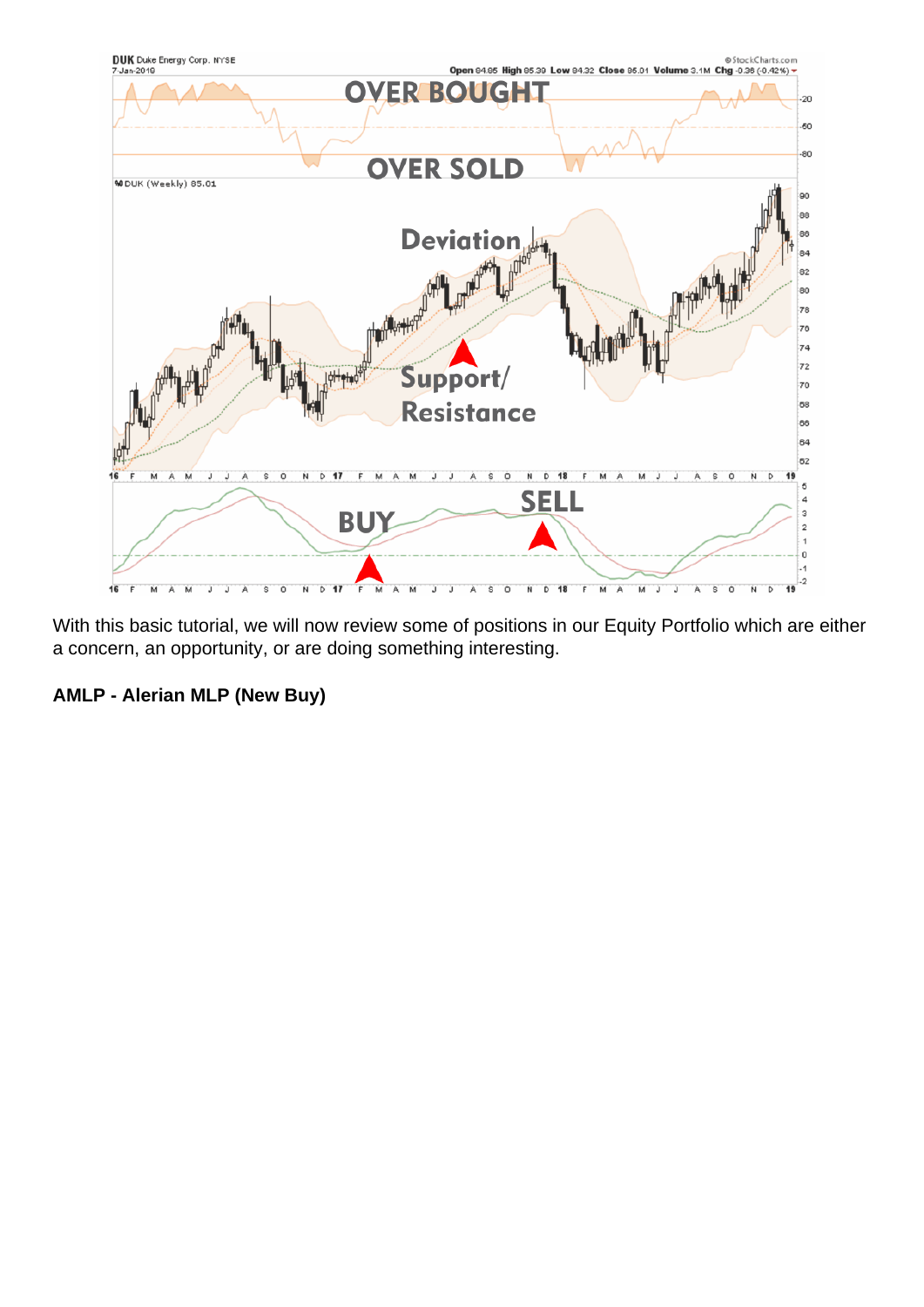- Over the past couple of weeks, we have been discussing our potential buy in the Energy space. Read our latest report[:Collecting Tolls On The Energy Express](https://realinvestmentadvice.com/collecting-tolls-on-the-energy-express/)
- On Monday we made our initial 1/2 position purchase of AMLP.
- The ETF is very oversold and on a really deep sell-signal. We are looking for the position to firm up and hold recent support before adding the second 1/2 position. With a near 10% yield, we can get paid while we wait.
- There is a lot of value in the energy space and we are looking at additional opportunities to add to the portfolio.
- Stop is set at \$7.00

XOM - Exxon Mobil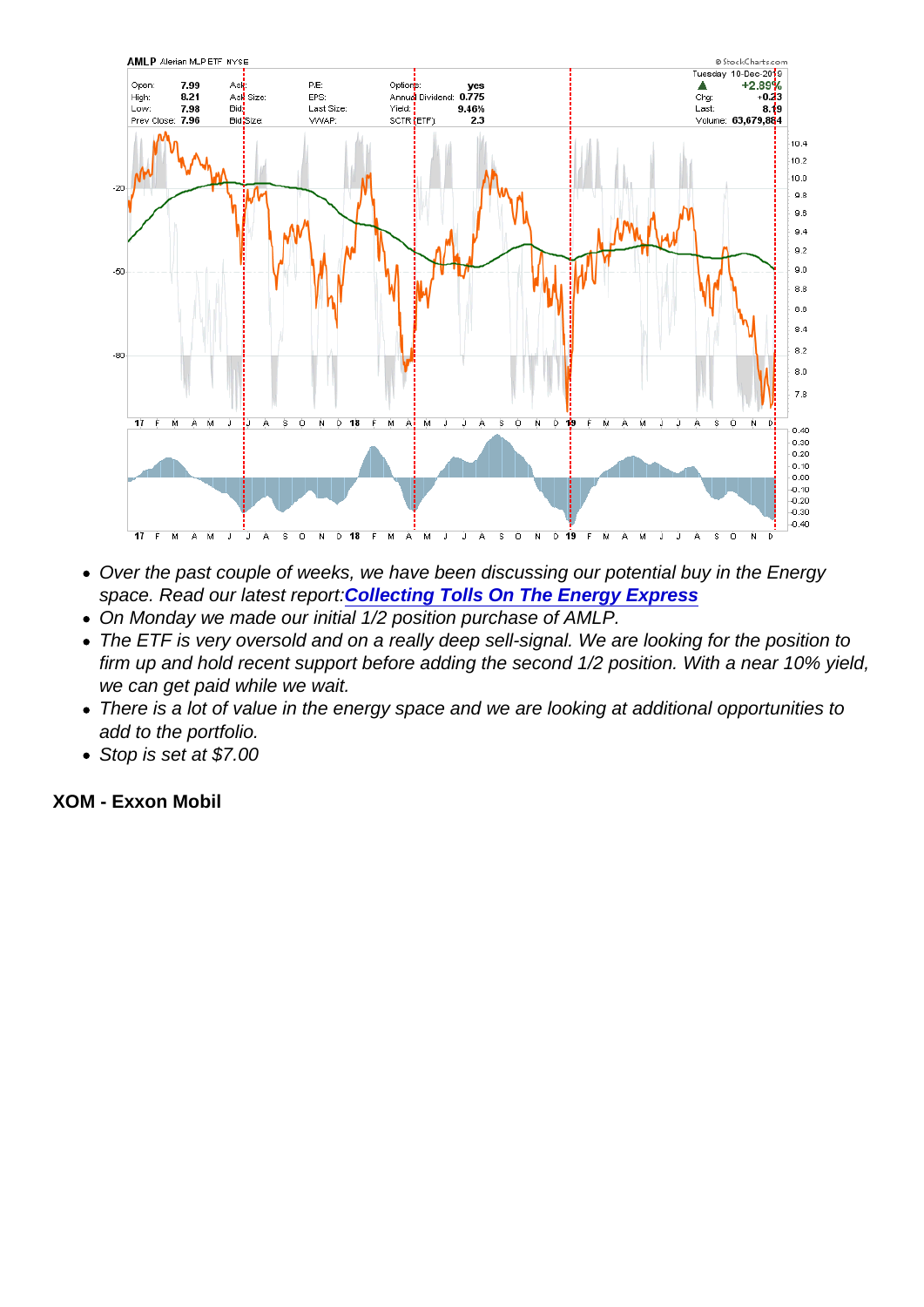

- We bought XOM at the beginning of the year and sold half of the position near the April highs.
- We recently bought back the 1/2 we sold near the recent lows and are back to a full-weight in  $\bullet$ the position.
- Currently, XOM is about to trigger a short-term buy signal, but remains trapped within the long-term consolidation range.
- A break above \$72 creates a very bullish outlook for XOM, but oil prices need to come up and stay at \$60 or above. This may be challenge heading into 2020.
- Stop set at \$66 currently.

**AAPL - Apple, Inc.**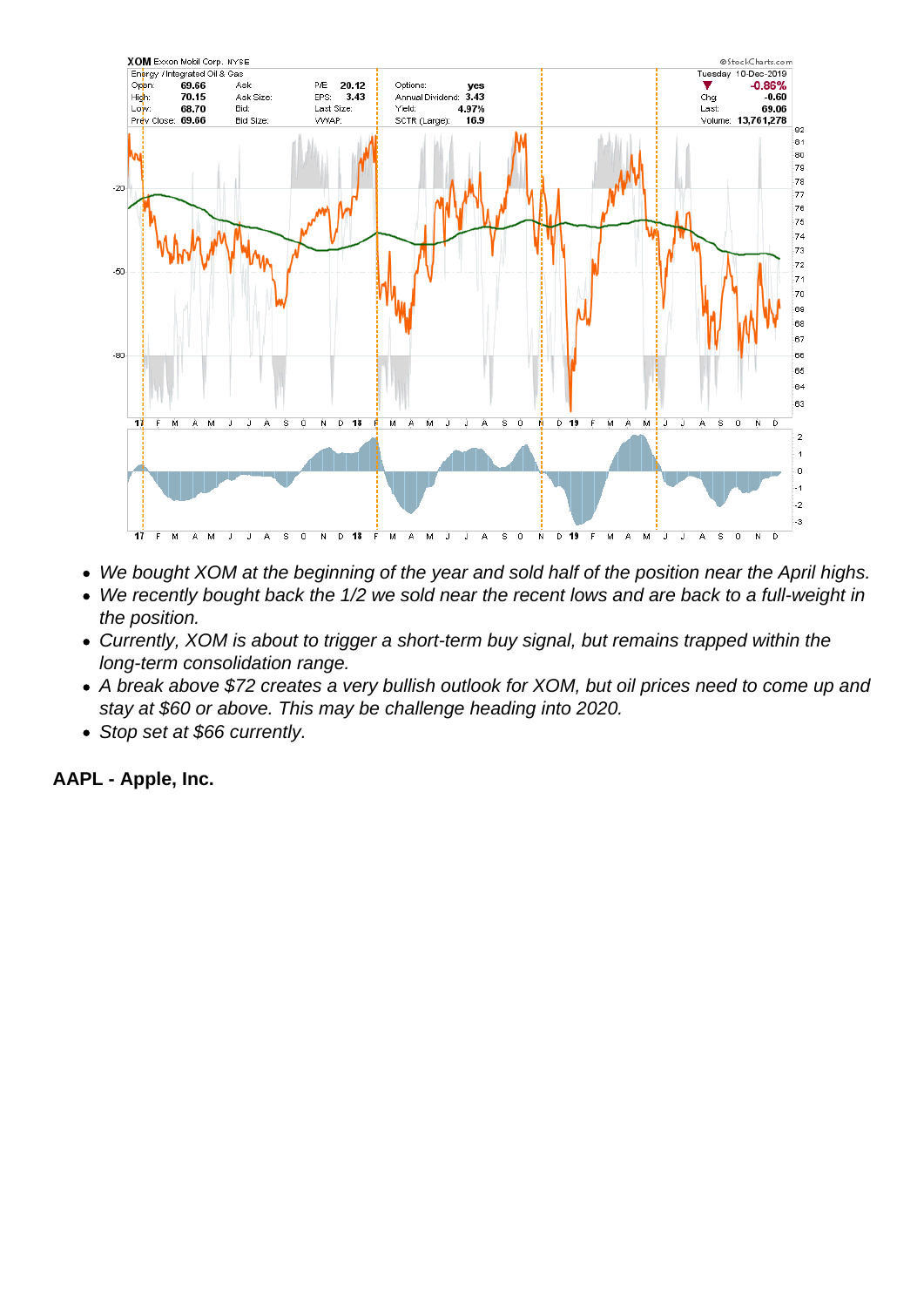- We also bought AAPL at the beginning of the year and sold 20% of the position near the May highs and more just recently taking us to 1/2 weight in the position.
- AAPL is EXTREMELY overbought and extended. Historically, such periods of overbought conditions have lead to decent corrections which have corresponded to broader sell-offs in the market.
- Pay attention to AAPL as AAPL goes, so goes the market.
- We are moving our stop up to the 200-dma for now.
- Stop loss is set at \$210

ABT - Abbott Laboratories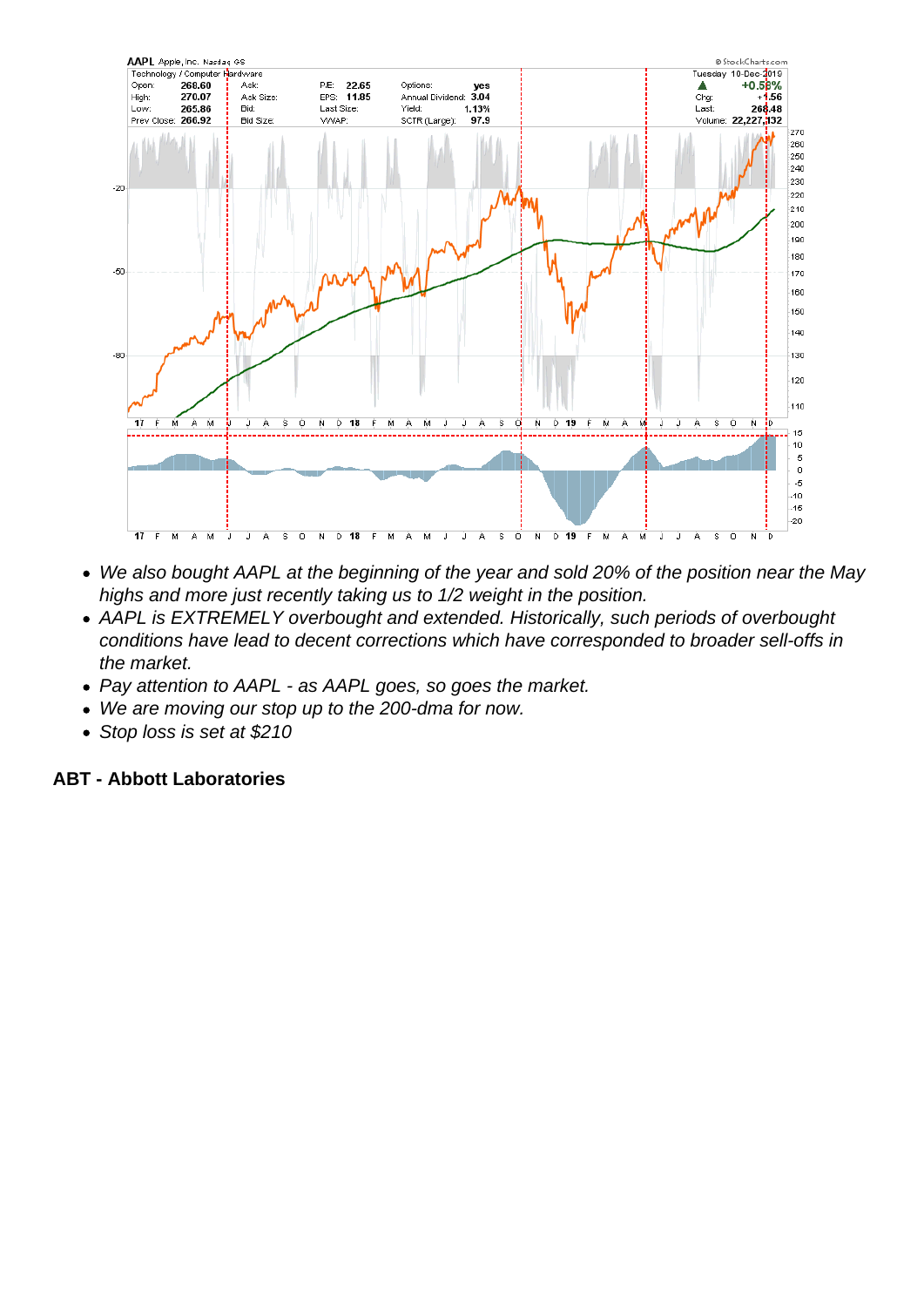- We have owned ABT since the beginning of the year, and have previously taken profits in the position.
- Despite ABT being on a very DEEP oversold "sell signal," the position continues to hold it bullish uptrend along the 200-dma.
- We continue to like our position and have been hoping for a better opportunity to add to our current holding.
- For now, we will be patient and keep our stop trailing along the 200-dma.
- Stop loss is set at \$80

AGNC - AGNC Investment Corp.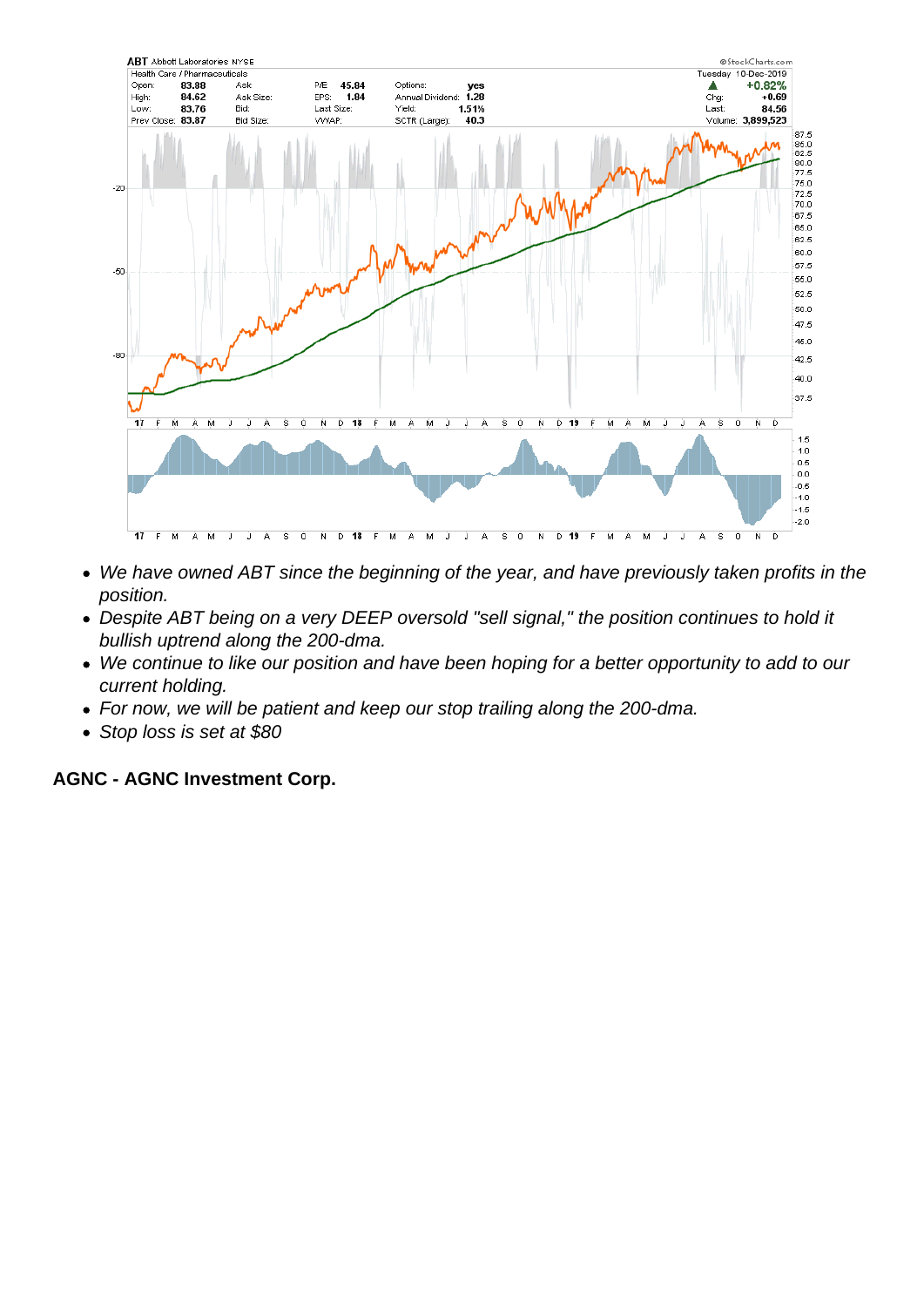

- We bought two positions about mid-year to accommodate for a potentially steeper yield curve - Annaly (NLY) and AGNC (AGNC)
- Both have performed well as the yield curve uninverted and steepened accordingly.
- However, the positions are now EXTREMELY overbought, so wait for corrections to add to current holdings.
- For now we are holding our current position and moving the stop up.
- Stop has been moved up to \$16.25

## **DUK - Duke Energy**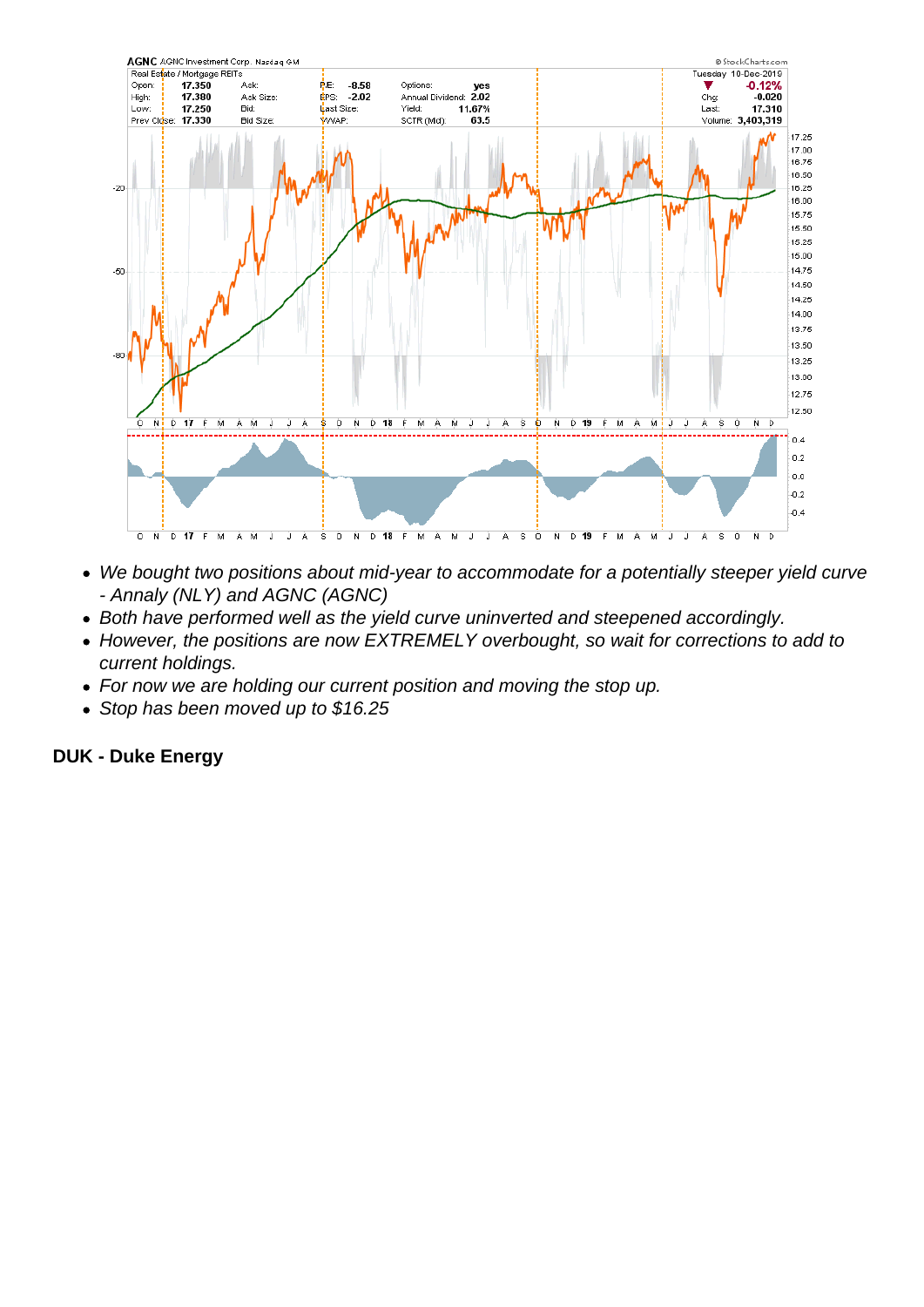- We have been concerned about our position in DUK as performance was lacking as of late and it had broken support at the 200-dma.
- However, DUK has managed to recover and hold support for now while working into a fairly deep SELL signal. If DUK can hold support here and begin to reverse the sell signal we will have a good opportunity to add back to our position after taking profits previously.
- Stop is currently set at \$86

UTX - United Technology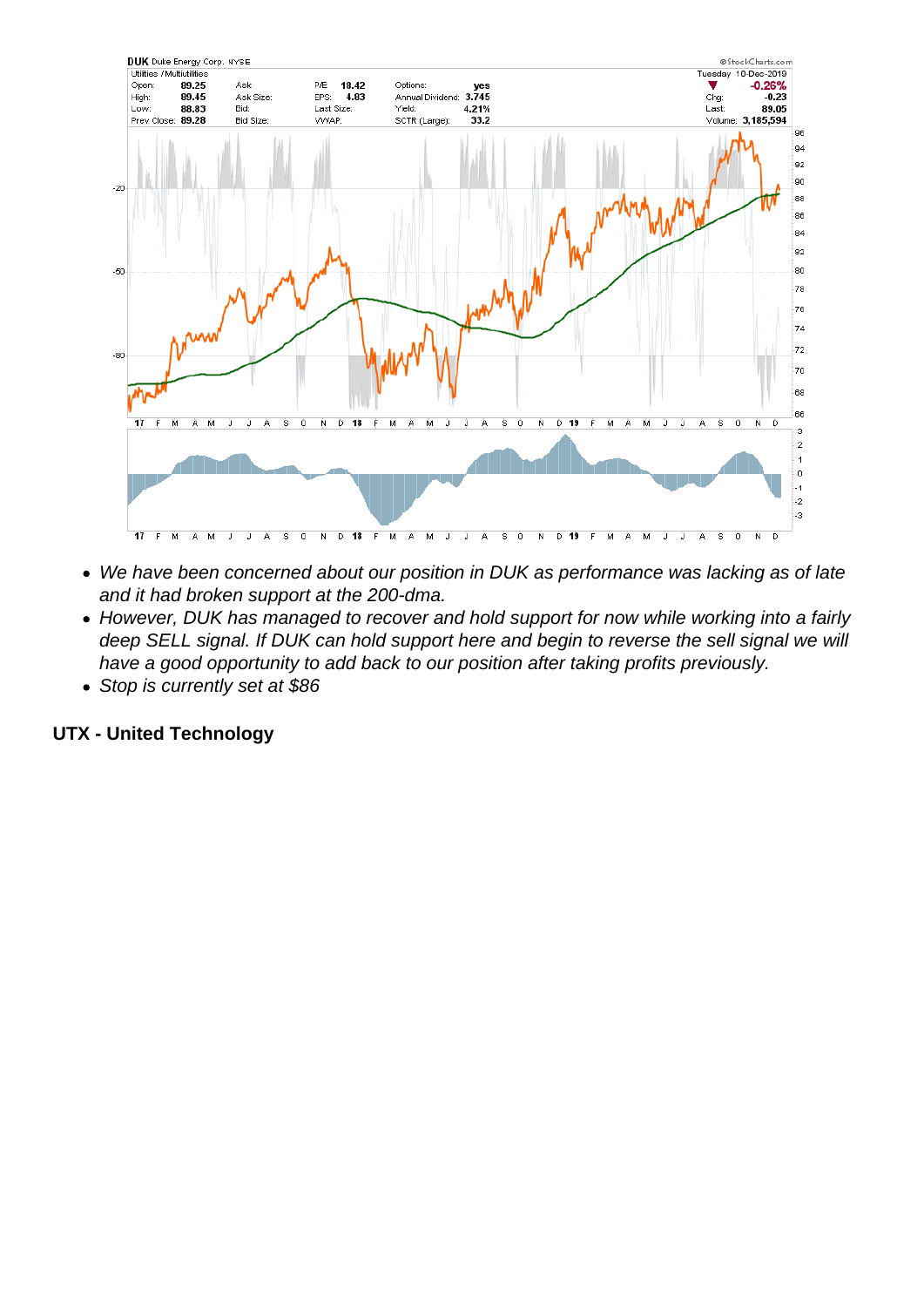- BA and UTX are our two defense sector plays in the portfolio.
- While BA continues to wrestle with the 737MAX issues, UTX has advanced nicely since our acquisition.
- We have taken profits previously, but the position is extremely extended and overbought.
- Look for a correction back to the 200-dma to add to holdings.
- We are moving our stop up on the position as a whole.
- Stop loss has been adjusted to \$130.00

MU - Micron Technology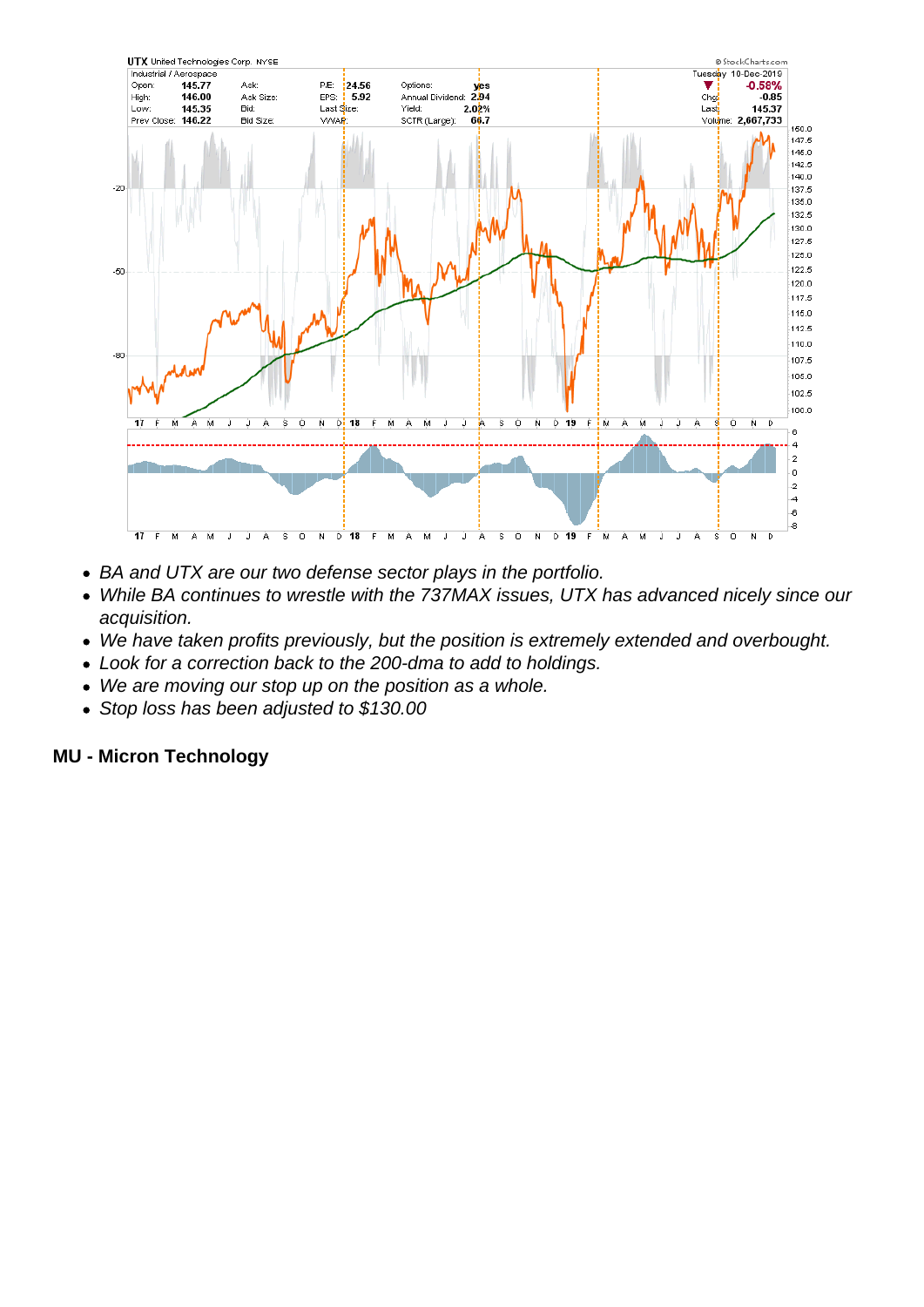- MU had a nice rally following our initial purchase and got extremely overbought very quickly.
- We are now consolidating that advance and potentially setting up support at the 200-dma which could provide an additional entry point to increase holdings.
- MU is very subject to the "trade deal," so we are keeping our stops tight on the position for now.
- Stop loss set at \$40

PG - Procter & Gamble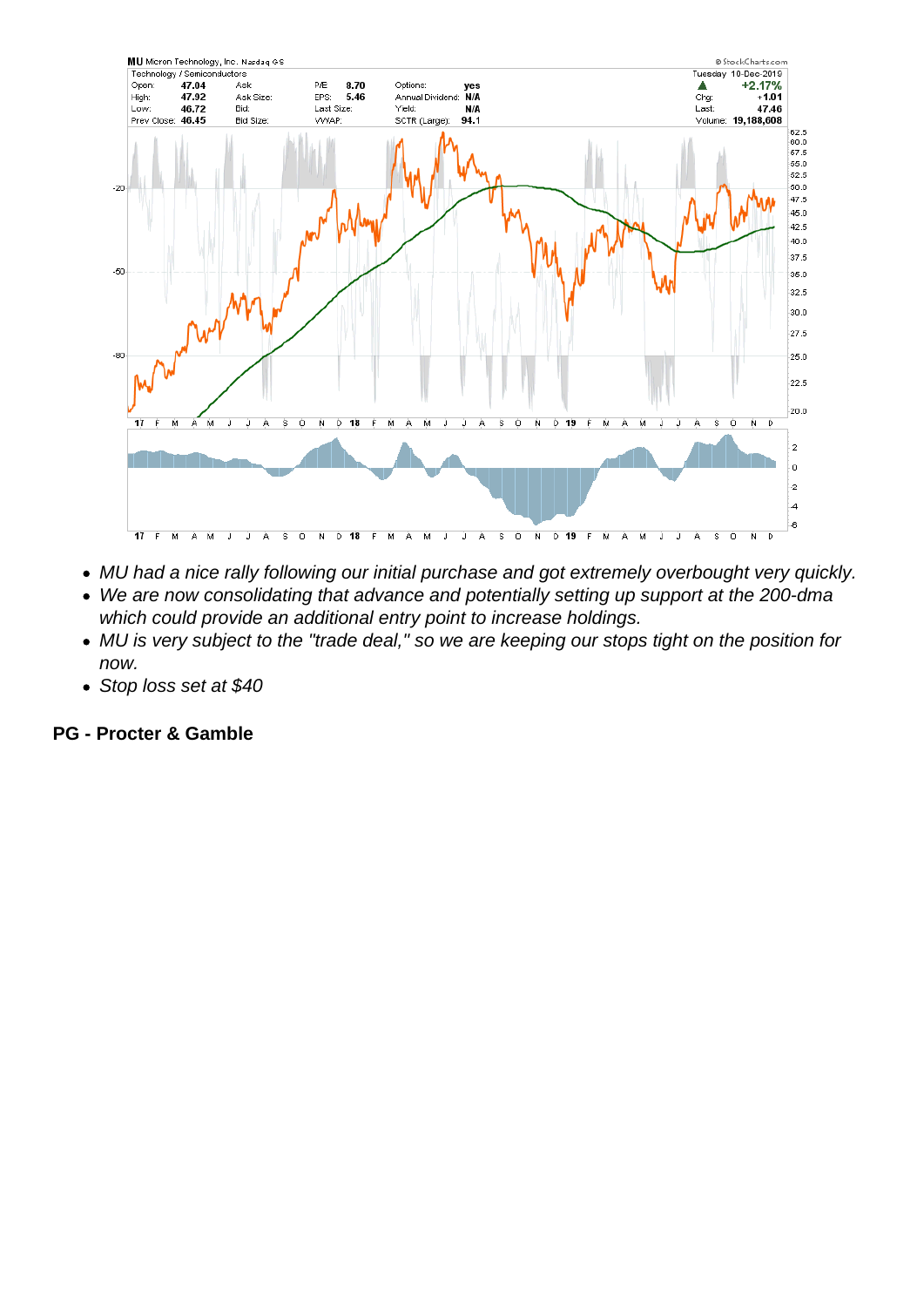- PG had gotten EXTREMELY overbought with the advance from the May lows in 2018.
- However, that overbought condition has been reversed and even with a "sell signal" in place, PG has held its bullish trend.
- We will look to add to our holdings if PG continues to hold up and triggers a "buy signal."
- We are moving our stop up on the whole position.
- Stop-loss moved up to \$110

V - Visa, Inc.